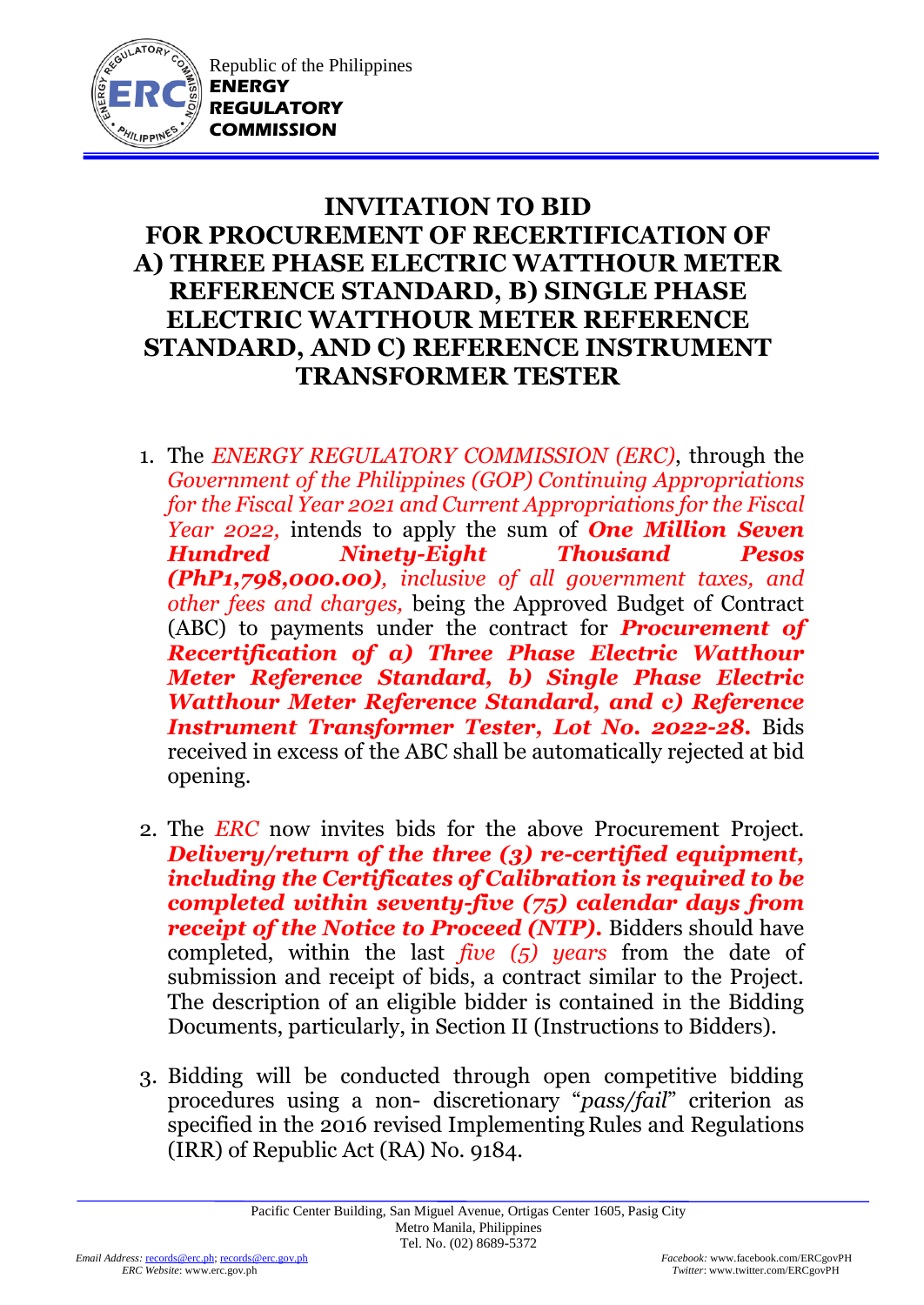Bidding is restricted to Filipino citizens/sole proprietorships, partnerships, or organizations with at least sixty percent (60%) interest or outstanding capital stock belonging to citizens of the Philippines, and to citizens or organizations of a country the laws or regulations of which grant similar rights or privileges to Filipino citizens, pursuant to RA No. 5183.

- 4. Prospective Bidders may obtain further information from *ERC BAC Secretariat* and inspect the Bidding Documents at the address given below during *Monday to Friday, 09:00 A.M. to 03:00 P.M*
- 5. A complete set of Bidding Documents may be acquired by interested Bidders on *22 April 2022* from the given address and website(s) below *and upon payment of the applicable fee for the Bidding Documents, pursuant to the latest Guidelines issued by the GPPB, in the amount of Five Thousand Pesos (PhP5,000.00)***.** The Procuring Entity shall allow the bidder to present its proof of payment for the fees *in person.*
- 6. The *ERC BAC* will hold a Pre-Bid Conference<sup>1</sup> , which shall be open to prospective bidders, on *05 May 2022, 10:00 A.M. through videoconferencing via MS Teams, which can be accessed through:*

[https://teams.microsoft.com/l/meetup](https://teams.microsoft.com/l/meetup-join/19%3ameeting_ZDgyY2Y5YzktYWRjYS00YWE1LWFjNzktMDg0YTZhYWRkYmIy%40thread.v2/0?context=%7b%22Tid%22%3a%2234a3c75d-10fe-482b-9220-04df09540e89%22%2c%22Oid%22%3a%225f074c63-51dc-4812-9356-3479a48fb753%22%7d)[join/19%3ameeting\\_ZDgyY2Y5YzktYWRjYS00YWE1LWFjNzktM](https://teams.microsoft.com/l/meetup-join/19%3ameeting_ZDgyY2Y5YzktYWRjYS00YWE1LWFjNzktMDg0YTZhYWRkYmIy%40thread.v2/0?context=%7b%22Tid%22%3a%2234a3c75d-10fe-482b-9220-04df09540e89%22%2c%22Oid%22%3a%225f074c63-51dc-4812-9356-3479a48fb753%22%7d) [Dg0YTZhYWRkYmIy%40thread.v2/0?context=%7b%22Tid%22%](https://teams.microsoft.com/l/meetup-join/19%3ameeting_ZDgyY2Y5YzktYWRjYS00YWE1LWFjNzktMDg0YTZhYWRkYmIy%40thread.v2/0?context=%7b%22Tid%22%3a%2234a3c75d-10fe-482b-9220-04df09540e89%22%2c%22Oid%22%3a%225f074c63-51dc-4812-9356-3479a48fb753%22%7d) [3a%2234a3c75d-10fe-482b-9220-](https://teams.microsoft.com/l/meetup-join/19%3ameeting_ZDgyY2Y5YzktYWRjYS00YWE1LWFjNzktMDg0YTZhYWRkYmIy%40thread.v2/0?context=%7b%22Tid%22%3a%2234a3c75d-10fe-482b-9220-04df09540e89%22%2c%22Oid%22%3a%225f074c63-51dc-4812-9356-3479a48fb753%22%7d) [04df09540e89%22%2c%22Oid%22%3a%225f074c63-51dc-4812-](https://teams.microsoft.com/l/meetup-join/19%3ameeting_ZDgyY2Y5YzktYWRjYS00YWE1LWFjNzktMDg0YTZhYWRkYmIy%40thread.v2/0?context=%7b%22Tid%22%3a%2234a3c75d-10fe-482b-9220-04df09540e89%22%2c%22Oid%22%3a%225f074c63-51dc-4812-9356-3479a48fb753%22%7d) [9356-3479a48fb753%22%7d](https://teams.microsoft.com/l/meetup-join/19%3ameeting_ZDgyY2Y5YzktYWRjYS00YWE1LWFjNzktMDg0YTZhYWRkYmIy%40thread.v2/0?context=%7b%22Tid%22%3a%2234a3c75d-10fe-482b-9220-04df09540e89%22%2c%22Oid%22%3a%225f074c63-51dc-4812-9356-3479a48fb753%22%7d)

7. Bids must be duly received by the BAC Secretariat through manual submission at the office address indicated below on or before *19 May 2022, 09:00 A.M.* Late bids shall not be accepted. Bidders are requested to submit one (1) original and one (1) copy of their bids. Bidders are likewise requested to bring the originals of the documents submitted and present the same for comparison during the bid opening.

<u>.</u>

<sup>1</sup> May be deleted in case the ABC is less than One Million Pesos (PhP1,000,000) where the Procuring Entity may not hold a Pre-Bid Conference.